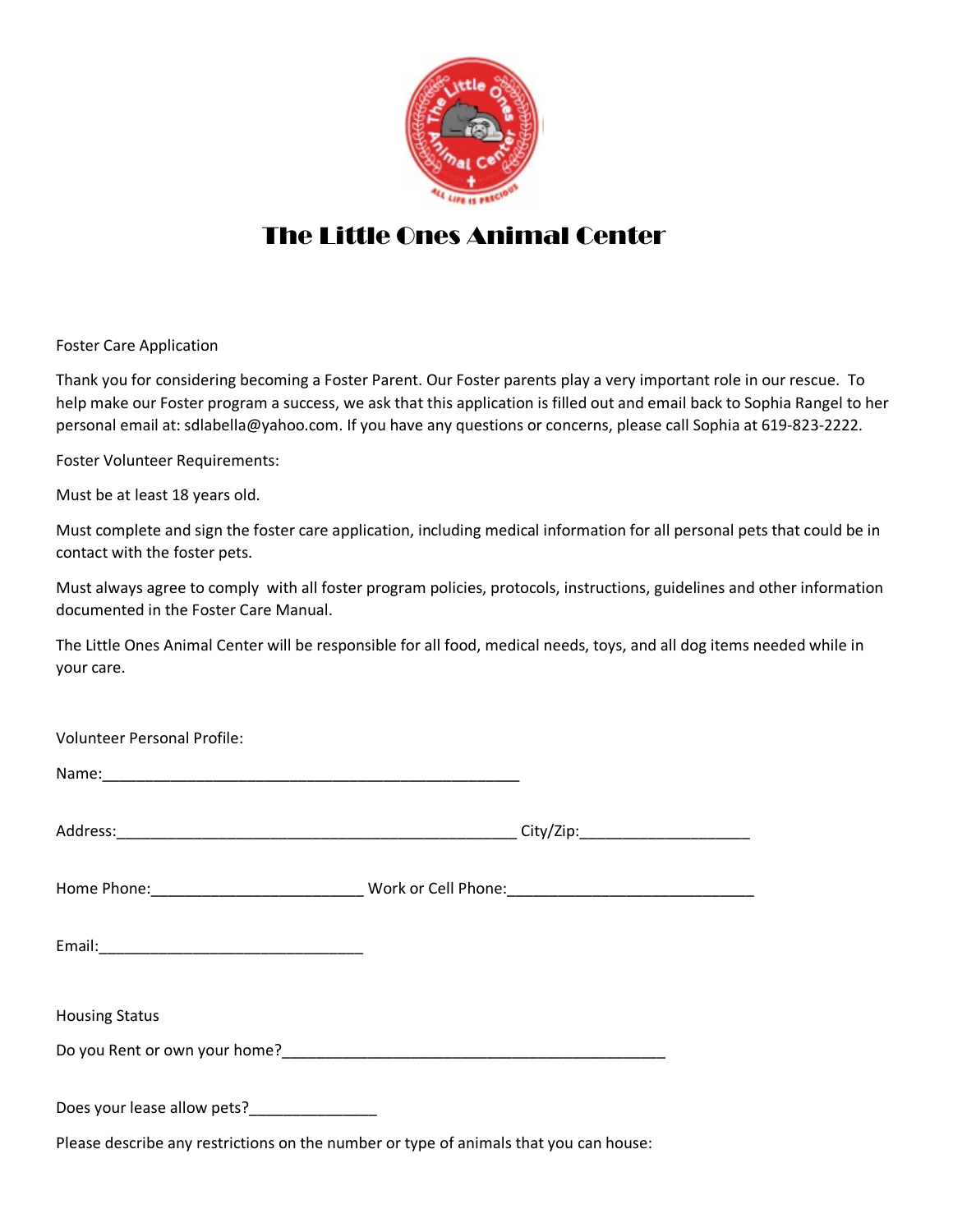| Please tell us about your employment history.                                    |  |  |  |  |
|----------------------------------------------------------------------------------|--|--|--|--|
|                                                                                  |  |  |  |  |
|                                                                                  |  |  |  |  |
|                                                                                  |  |  |  |  |
| Description of                                                                   |  |  |  |  |
|                                                                                  |  |  |  |  |
| Please provide two personal references. Please do not include household members: |  |  |  |  |
|                                                                                  |  |  |  |  |
| Relationship:________________________                                            |  |  |  |  |
|                                                                                  |  |  |  |  |
|                                                                                  |  |  |  |  |
|                                                                                  |  |  |  |  |
|                                                                                  |  |  |  |  |

\_\_\_\_\_\_\_\_\_\_\_\_\_\_\_\_\_\_\_\_\_\_\_\_\_\_\_\_\_\_\_\_\_\_\_\_\_\_\_\_\_\_\_\_\_\_\_\_\_\_\_\_\_\_\_\_\_\_\_\_\_\_\_\_\_\_\_\_\_\_\_\_\_\_\_\_\_\_\_\_\_\_\_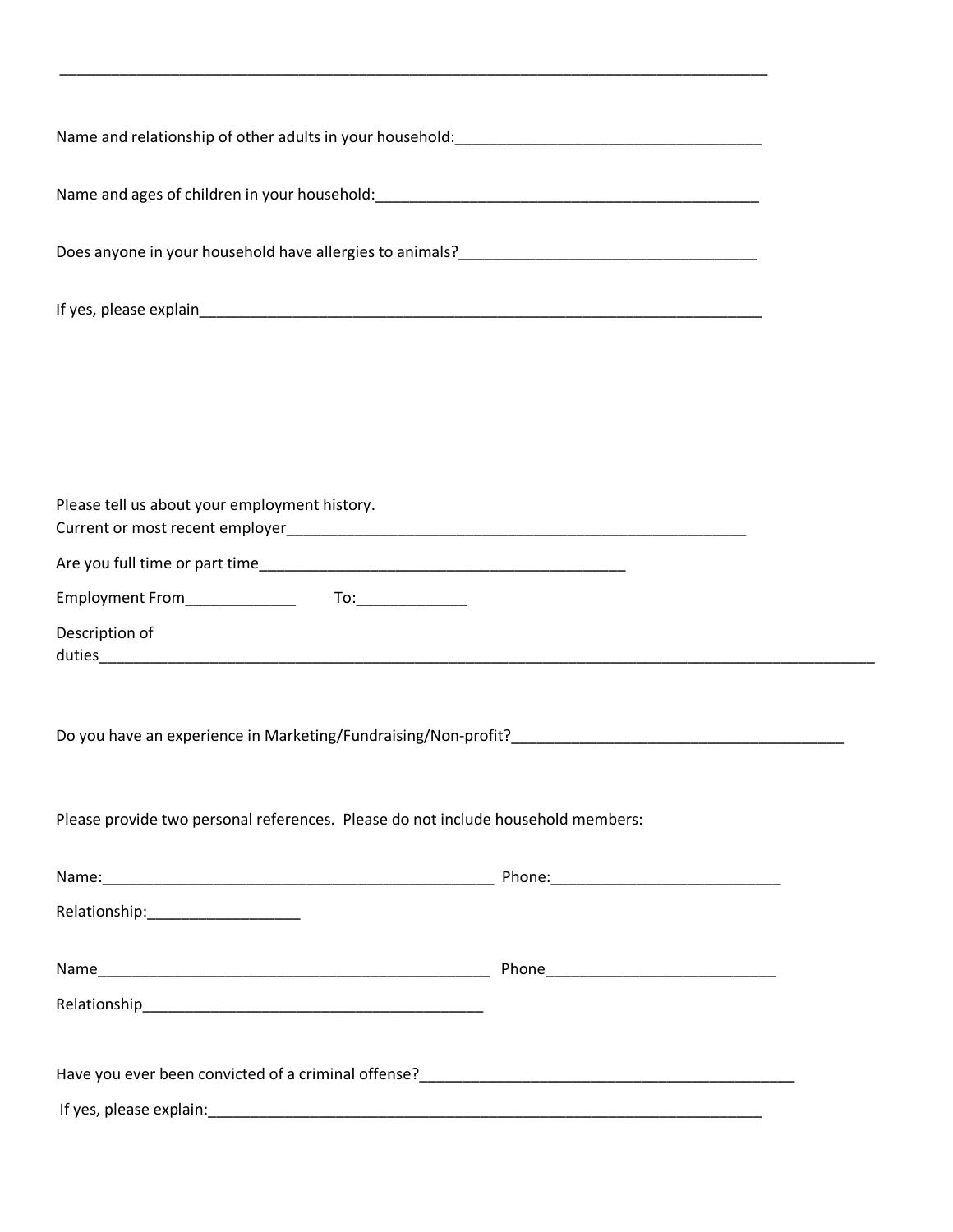You may omit any convictions for the possession of marijuana that are more than two(2) years old, and any information concerning a referral to, and participation in, any pretrial or post trial diversion program. (Note: no applicant will be denied solely on the grounds of conviction of a criminal offense. The nature of the offense, date, circumstances and relevance to the position applied for may, however, be considered.)

Volunteer Personal Pet Profile:

Please list ALL pets currently in your household:

|    | Name | Dog/<br>Cat              | <b>Breed</b> | Age/Sex | Altered                 | Vaccines<br>Type/Date last)<br>given) | Where does pet<br>sleep? |
|----|------|--------------------------|--------------|---------|-------------------------|---------------------------------------|--------------------------|
| 1. |      | $\overline{\phantom{a}}$ |              |         | $\overline{\mathbf{r}}$ |                                       |                          |
| 2. |      | $\blacksquare$           |              |         | $\blacksquare$          |                                       |                          |
| 3. |      | $\blacksquare$           |              |         | $\blacksquare$          |                                       |                          |
| 4. |      | $\overline{\phantom{a}}$ |              |         | $\blacksquare$          |                                       |                          |
| 5. |      | $\blacksquare$           |              |         | $\blacksquare$          |                                       |                          |

List history of medical issues of the above pets, by line number:

How many hours per day are your pets left unsupervised?\_\_\_\_\_\_\_\_\_\_\_\_\_\_\_\_\_\_\_\_\_\_\_\_\_\_\_\_\_\_\_\_\_\_\_\_\_\_ How are they contained when left unsupervised?\_\_\_\_\_\_\_\_\_\_\_\_\_\_\_\_\_\_\_\_\_\_\_\_\_\_\_\_\_\_\_\_\_\_\_\_\_\_\_\_\_\_\_\_\_ Your veterinarian's name and phone number:\_\_\_\_\_\_\_\_\_\_\_\_\_\_\_\_\_\_\_\_\_\_\_\_\_\_\_\_\_\_\_\_\_\_\_\_\_\_\_\_\_\_\_\_\_\_\_\_

\_\_\_\_\_\_\_\_\_\_\_\_\_\_\_\_\_\_\_\_\_\_\_\_\_\_\_\_\_\_\_\_\_\_\_\_\_\_\_\_\_\_\_\_\_\_\_\_\_\_\_\_\_\_\_\_\_\_\_\_\_\_\_\_\_\_\_\_\_\_\_\_\_\_\_\_\_\_\_\_\_\_\_\_\_

\_\_\_\_\_\_\_\_\_\_\_\_\_\_\_\_\_\_\_\_\_\_\_\_\_\_\_\_\_\_\_\_\_\_\_\_\_\_\_\_\_\_\_\_\_\_\_\_\_\_\_\_\_\_\_\_\_\_\_\_\_\_\_\_\_\_\_\_\_\_\_\_\_\_\_\_\_\_\_\_\_\_\_\_\_

Relevant Experience/Information

Please list any/all other foster or rescue groups that you are affiliated with:

| Does your property have a swimming pool?<br>Is the swimming pool fenced? |
|--------------------------------------------------------------------------|
| Does your property have a fenced in yard?                                |
| If yes, what type? (block, wood, chain, concrete, etc.)                  |
| How high is the fence at its lowest point?                               |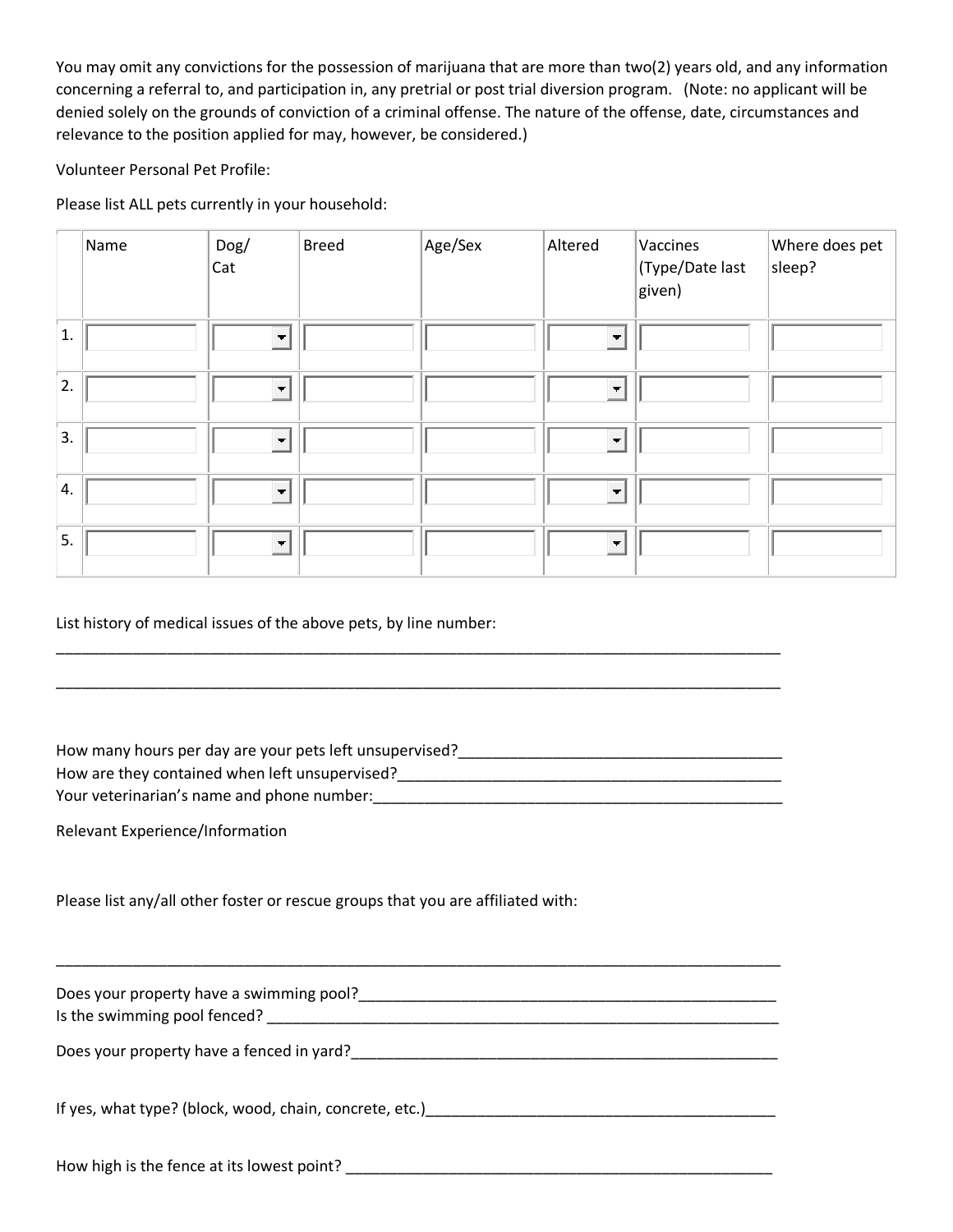| Please describe the area where the foster animal(s) will be kept and cared for:                                                                    |  |  |  |  |  |  |
|----------------------------------------------------------------------------------------------------------------------------------------------------|--|--|--|--|--|--|
| How many hours per day will the animal be alone on a regular basis or without an adult caregiver? ____                                             |  |  |  |  |  |  |
| Give a brief description of your experience with very young, ill, injured, and/or unsocialized animals:                                            |  |  |  |  |  |  |
| Have you ever raised a puppy?___________________                                                                                                   |  |  |  |  |  |  |
| Sometimes animals become ill while in foster care. If this situation arises, are you willing and able to administer<br>medication? _______________ |  |  |  |  |  |  |
| Do you have experience administering medication to animals? _____                                                                                  |  |  |  |  |  |  |
|                                                                                                                                                    |  |  |  |  |  |  |
|                                                                                                                                                    |  |  |  |  |  |  |
| Which animals are you interested in fostering? Check all that apply:                                                                               |  |  |  |  |  |  |
| a.<br>weaned healthy puppies                                                                                                                       |  |  |  |  |  |  |
| bottle feeding puppies<br>L.                                                                                                                       |  |  |  |  |  |  |
| dogs/puppies with a cold                                                                                                                           |  |  |  |  |  |  |
| pregnant dogs                                                                                                                                      |  |  |  |  |  |  |
| mom with puppies                                                                                                                                   |  |  |  |  |  |  |
| ill/injured dog                                                                                                                                    |  |  |  |  |  |  |
| dog behavior cases                                                                                                                                 |  |  |  |  |  |  |
| Why do you want to be a Foster<br>Parent? Parent Parent and Parent Parent Parent Parent Parent Parent Parent Parent Parent Parent Parent Parent    |  |  |  |  |  |  |
|                                                                                                                                                    |  |  |  |  |  |  |
|                                                                                                                                                    |  |  |  |  |  |  |

How did you hear about our Dog Rescue?\_\_\_\_\_\_\_\_\_\_\_\_\_\_\_\_\_\_\_\_\_\_\_\_\_\_\_\_\_\_\_\_\_\_\_\_\_\_\_\_\_\_\_\_\_\_\_\_\_\_\_\_\_\_\_\_\_\_\_\_\_\_\_\_